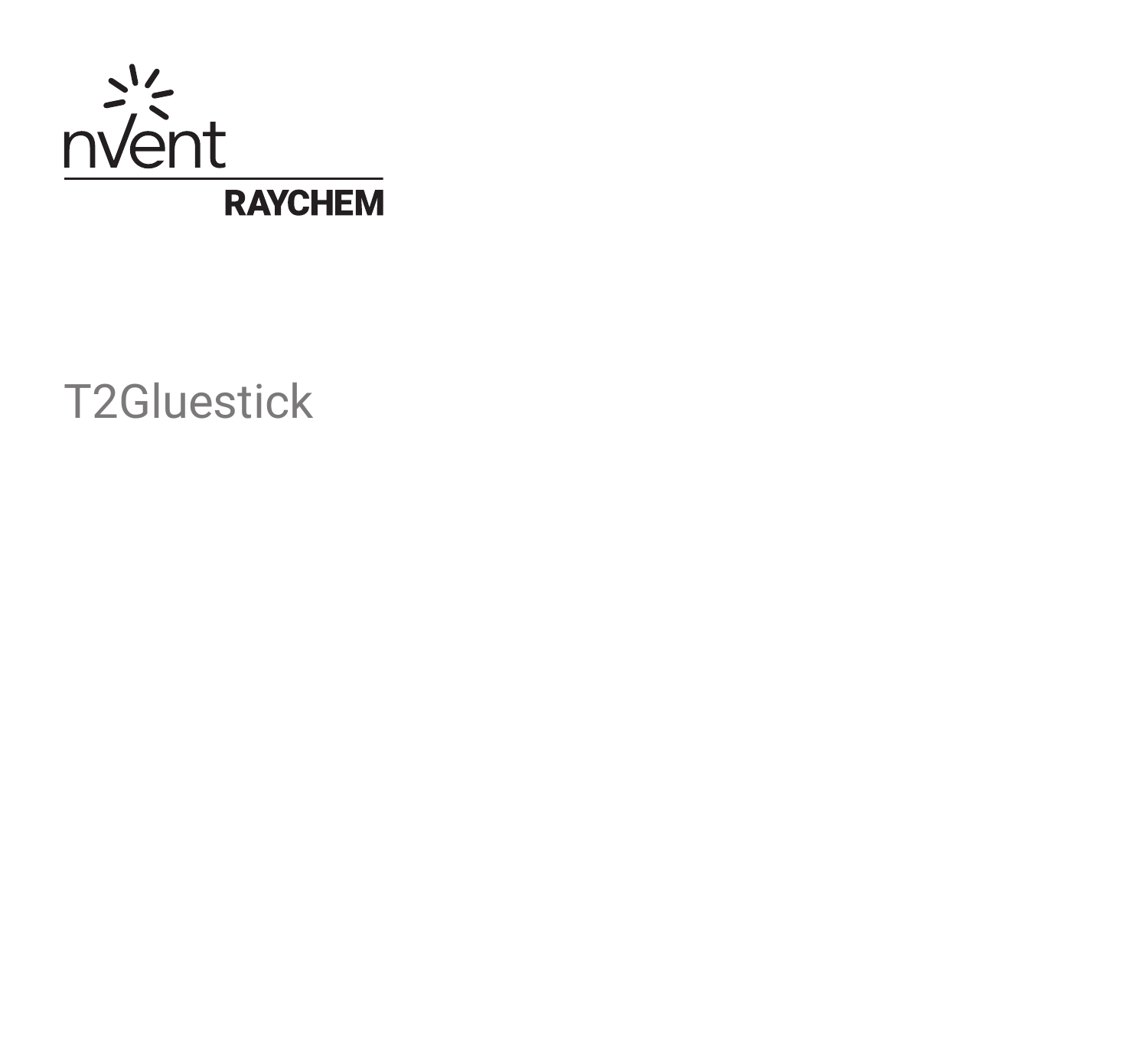# **SVERIGE**

#### **Värmekabellim**

(ingår inte i alla paket, kan beställas separat)

# **Egenskaper**

Värmekabellim är ett smältlim i stavform, avsett för limpistoler (Ø 12 mm), som har god vidhäftning. Limmet har en öppettid på ca 2 minuter, beroende på limfogens tjocklek och de limmade materialens temperatur och värmeledningsförmåga. Korrekt hållfasthet uppnås när limmet/limfogen svalnat till rumstemperatur.

Appliceringstemperatur: +200°C – +220°C Temperaturbeständighet: +70°C Förvaring: Vid rumstemperatur

# **Användningsområden**

Värmekabellim kan användas för fi xering av värmekablar på grovbetong, gips, primer och klinker. På formstabila träunderlag och plastmattor ska metallnätet fixeras med Värmekabellim varefter värmekabel fästs på metallnätet.

# **Bruksanvisning**

Underlaget måste vara torrt och rent. Limningen bör ske vid rumstemperatur. Sörj för god ventilation. Följ i övrigt bruksanvisningen på limpistolen.

Produktens innehåll är enligt gällande lagstiftning ej klassat som hälsofarligt eller brandfarligt.

**OBS!** Risk fi nns för brännskador av smält lim och heta verktyg.

# **ENGLISH**

# **Heating cable adhesive**

# **Properties**

The heating cable adhesive is a rod-shaped hot melt adhesive for hot adhesive guns (Ø 12 mm), which is extremely adhesive. The adhesive has a processing time of 30 seconds, depending on the size, temperature and thermal conductivity of the material to be glued. The correct strength is achieved when the adhesive or glued joint has cooled to room temperature. Processing temperature: +200°C to +220°C. Temperature resistance: +70°C. Storage: at room temperature.

# **Range of application**

The heating cable adhesive can be used for fixing floor heating cables on roughcasting, plaster, priming compound and tiles. A metal mesh must be secured with heating cable adhesive to dimensionally stable wooden surfaces and plastic mats, after which heating cable is applied to the metal mesh.

### **Instructions for use**

The surface must be dry and clean. Gluing should be carried out at room temperature, and good ventilation must be provided. All other instructions apply to the use of the appropriate glue gun. The components of the product are classified, according to the law, as not hazardous to health or inflammable.

**Attention:** Risk of burns from molten glue and hot tool.

# **DEUTSCH**

# **Heizkabelkleber**

# **Eigenschaften**

Beim Heizkabelkleber handelt es sich um einen stäbchenförmigen Heißschmelzkleber für Heißklebepistolen (Ø 12 mm), der besonders haftfähig ist. Der Kleber hat eine Verarbeitungszeit von 30 Sekunden, abhängig von der Größe, der Temperatur und der Wärmeleitfähigkeit des zu verklebenden Materials.

Die richtige Festigkeit ist erzielt, wenn der Kleber bzw. die verklebte Fuge auf Raumtemperatur abgekühlt ist. Verarbeitungstemperatur: +200°C bis +220°C Temperaturbeständigkeit: +70°C Lagerung: bei Raumtemperatur

# **Einsatzbereich**

Der Heizkabelkleber kann zur Befestigung von Heizkabeln auf Beton, Putz, Gips, Spachtelmasse und Klinker verwendet werden. Auf formbeständigen Holzunterlagen und Kunstoffmatten muss ein Putznetz mit Heizkabelkleber befestigd werden, wonach das Heizkabel auf dem Netz befestigt wird.

## **Gebrauchsanweisung**

Die Unterlage muss trocken und sauber sein. Das Verkleben sollte bei Raumtemperatur erfolgen. Für gute Belüftung ist zu sorgen. Ansonsten gelten die Anweisungen für den Gebrauch der jeweiligen Klebepistole. Die Bestandteile des Produktes werden lt. Gesetz nicht als gesundheitsgefährdend oder feuergefährlich eingestuft.

**Achtung!** Gefahr von Brandverletzungen durch geschmolzenen Kleber und heißes Werkzeug.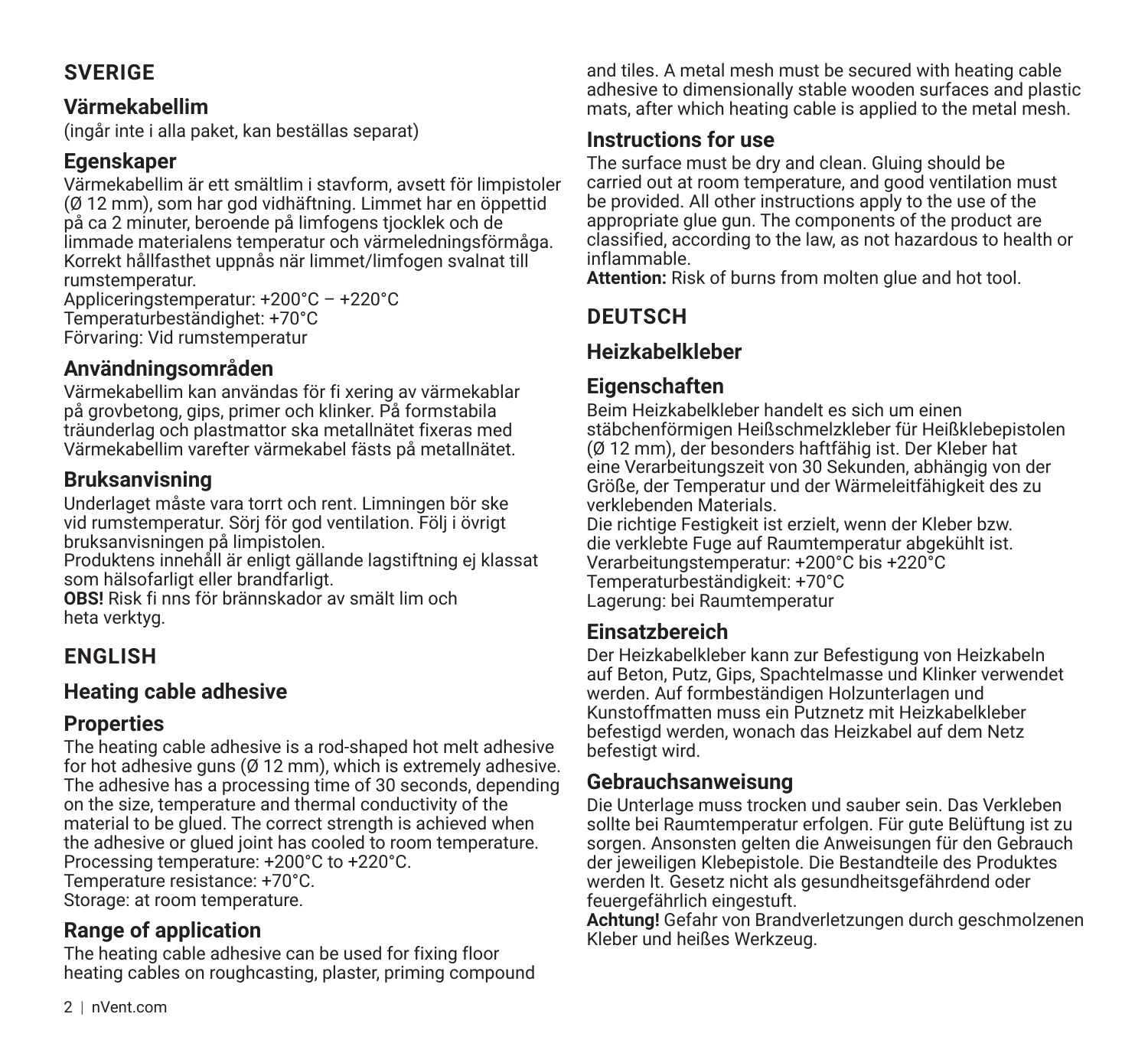# **FRANÇAIS**

#### **Colle pour câble chauffant**

## **Propriétés**

La colle pour câble chauffant se présente sous la forme d'une tige pour pistolet à chaud (Ø 12 mm). Cette colle a un pouvoir d'adhésion très élevé. Son délai de mise en oeuvre est de 30 secondes, en fonction de la taille, de la température et de la conductivité thermique du matériau à coller. L'adhésion maximale est obtenue lorsque la colle ou le joint collé est revenu à la temperature ambiante. Température de mise en oeuvre : de +200°C à +220°C Résistance à la température : +70°C Stockage : à température ambiante

# **Type d'application**

La colle s'utilise pour fixer les câbles chauffants sur un primaire, des plaques de plâtre ou du ciment.

# **Mode d'emploi**

Appliquer sur une surface sèche et propre. Appliquer la colle à température ambiante, en assurant une bonne ventilation. Se conformer aux consignes d'utilisation du pistolet à colle. Conformément à la législation en vigueur, les composants du produit appartiennent à la classe des produits non toxiques et ininflammables.

**Attention :** risque de brûlure par contact avec la colle en fusion ou le pistolet à colle.